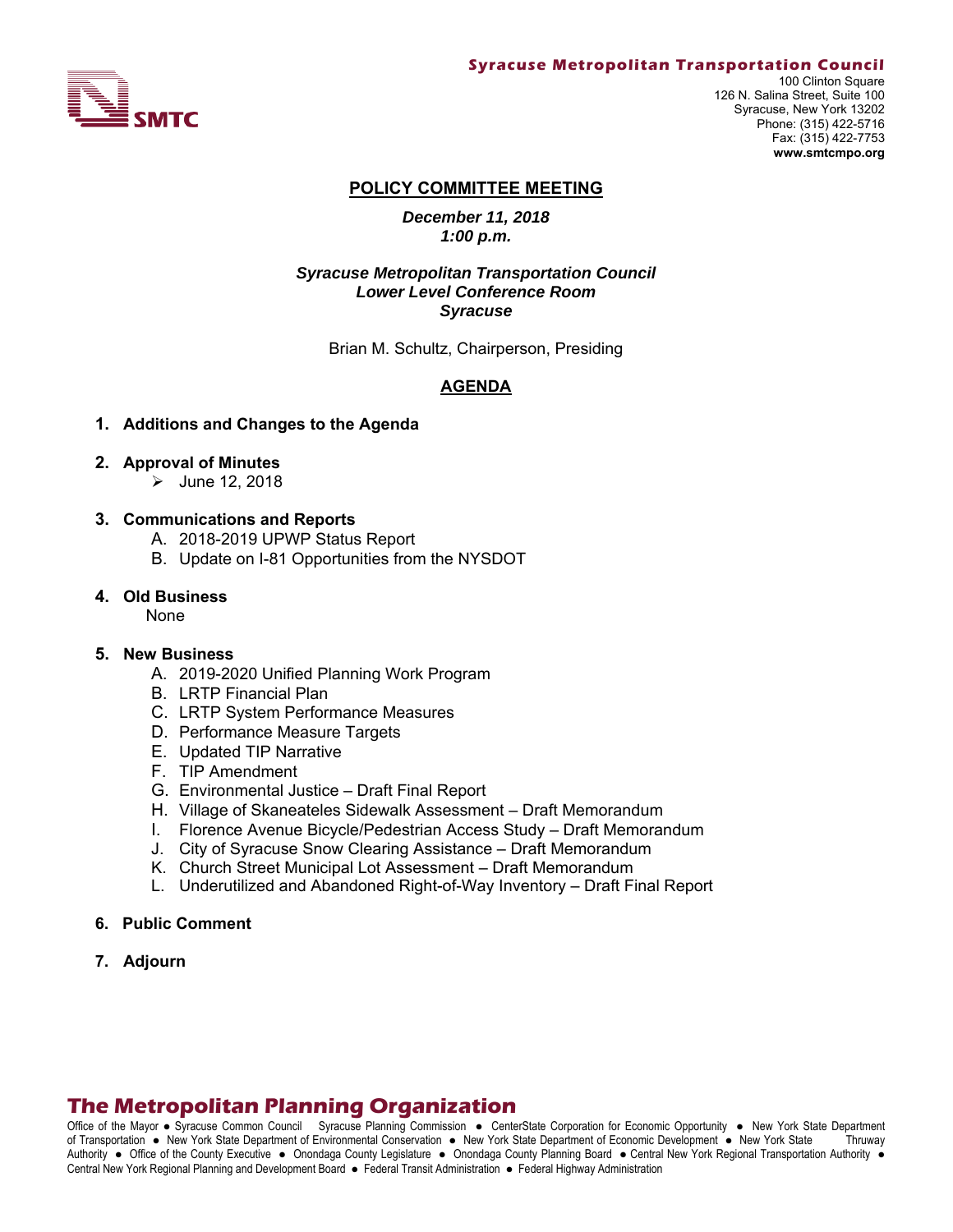# **SYRACUSE METROPOLITAN TRANSPORTATION COUNCIL**

# **MINUTES of the DECEMBER 11, 2018 POLICY COMMITTEE MEETING**

### **Voting Members Construction Construction Construction**

Neil Burke City of Syracuse Timothy Coley **Coley County Coley County County County** 

Brian Schultz, Chair **CNY Regional Transportation Authority** Helen Hudson **Syracuse Common Council** Mark Jackson CNY Regional Planning & Development Board David Knapp **David Knapp County Legislature Onondaga County Legislature** Daniel Kolinski Empire State Development Corporation Dan Kwasnowski Onondaga County Planning Board Heather Lamendola **City Planning Commission** Kerry McElroy **NYS Department of Environmental Conservation** David Smith NYS Department of Transportation

# **Also Attending**

Rick Lee, CNY Regional Transportation Authority; Mark Frechette, NYSDOT

### **SMTC Staff**

James D'Agostino, Mike Alexander, Kevan Busa, Mario Colone, Jason Deshaies, Andrew Frasier, Kevin Kosakowski, Danielle Krol, Aaron McKeon, Meghan Vitale, and Patricia Wortley

### **BUSINESS MEETING**

# **1. CALL TO ORDER**

Chairperson Schultz called the meeting to order at 1:00 p.m., in the Lower Level Conference Room of the Syracuse Metropolitan Transportation Council, Syracuse, NY. The Chairperson continued the meeting following member introductions.

### **2. APPROVAL OF MINUTES**

The Chairperson inquired if there were any changes to the June 12, 2018 minutes. Hearing none, the Chairperson called for a motion.

Mr. Smith moved and Mr. Coley seconded approval of the minutes. Motion carried.

# **3. COMMUNICATIONS AND REPORTS**

# **A. UPWP STATUS REPORT**

Mr. D'Agostino stated that this item would be addressed under item 5A due to the length of the day's agenda.

### **B. UPDATE ON I-81 OPPORTUNITES FROM THE NYSDOT**

Mr. D'Agostino stated that at every meeting we have the NYSDOT provide an update on their I-81 efforts. Mr. Frechette stated they continue to work on the development of the DEIS and they continue to make progress on the tunnel solution. As part of the analysis, they are trying to understand all of the implications associated with the tunnel. The engineering has to be brought to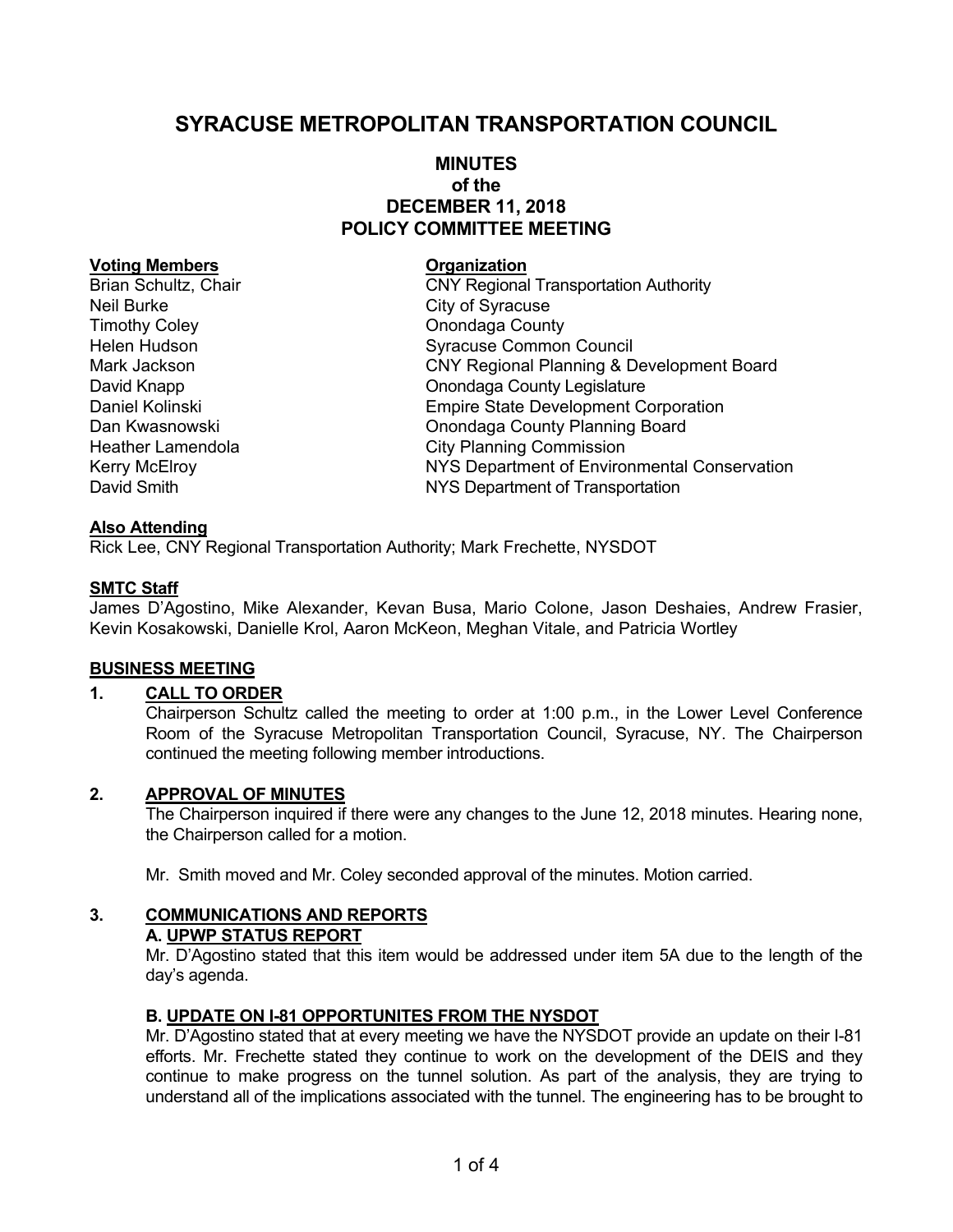a much higher level. They are looking at how does the tunnel impact air quality, water and noise. They are looking at the property impacts. At this time, no information has been released on impacted properties. All of that will be rolled up into some form of public outreach that has not been scheduled yet.

Mr. Knapp inquired if there was an update on the timing of the state's release of DEIS. Mr. Frechette stated that they are working on the DEIS with the tunnel option and when they get to that point they will schedule public outreach. Ultimately, there will be the release of the draft document.

# **4. OLD BUSINESS**

None.

# **5. NEW BUSINESS**

# **A. 2019-2020 UNIFIED PLANNING WORK PROGRAM**

Mr. D'Agostino stated that the budget tables have been provided to those present. He reviewed the current work program and gave an overview of the proposed 2019-2020 UPWP, which includes mandated work items, carryover projects, and 3 new projects. He stated that our budget is \$1.248 million for the new program. The new projects include: on-call assistance to the City of Syracuse, including assistance on ReZone; CNY Recreational Heritage Trail Bike Corridor; and 2019 NYSAMPO Conference Hosting. The budget no longer includes SPR funding for I-81 modeling assistance. We will be using carryover funds from the current program to fund the new program.

Ms. Hudson inquired as to the Geddes Street project. Ms. Krol stated that project is ongoing. We are primarily looking a bicycle/pedestrian options as well as traffic calming options. Mr. D'Agostino stated we will be holding a public meeting. Ms. Hudson also inquired as to TIP adjustments. Mr. D'Agostino reviewed the steps for TIP project modification.

Mr. Frechette stated that under the LRTP, there has been a lot of discussion on driverless vehicles and inquired if that will be included. Mr. D'Agostino stated the ridesharing and autonomous vehicles will be addressed in the LRTP. Mr. Kolinski inquired as to the Armory Square project and if there are options for closing down roads in the area. Mr. McKeon stated they have had several conversations with many stakeholders and that always comes up. Mr. McKeon stated that it is early in the study. Discussion followed. Mr. McKeon stated there would be a SAC meeting in January.

Mr. Knapp moved and Ms. Lamendola seconded a motion to adopt the 2019-2020 UPWP. Motion carried unanimously.

### **B, C, D. LRTP FINANCIAL PLAN, LRTP SYSTEM PERFORMANCE MEASURES AND PERFORMANCE MEASURE TARGETS**

Mr. D'Agostino stated that this resulted from a corrective action from our Federal Certification Review last year. Ms. Vitale gave an overview as to the amended LRTP. Chapter 6 has been amended and this replaces the chapter in the original 2050 Plan. The System Performance Report is an addendum to the LRTP. We also need to adopt 2019 Safety and Transit Asset Performance Measures today.

Mr. Kwasnowski moved and Mr. Kolinski seconded a motion to adopt the Resolution for the above. Motion carried.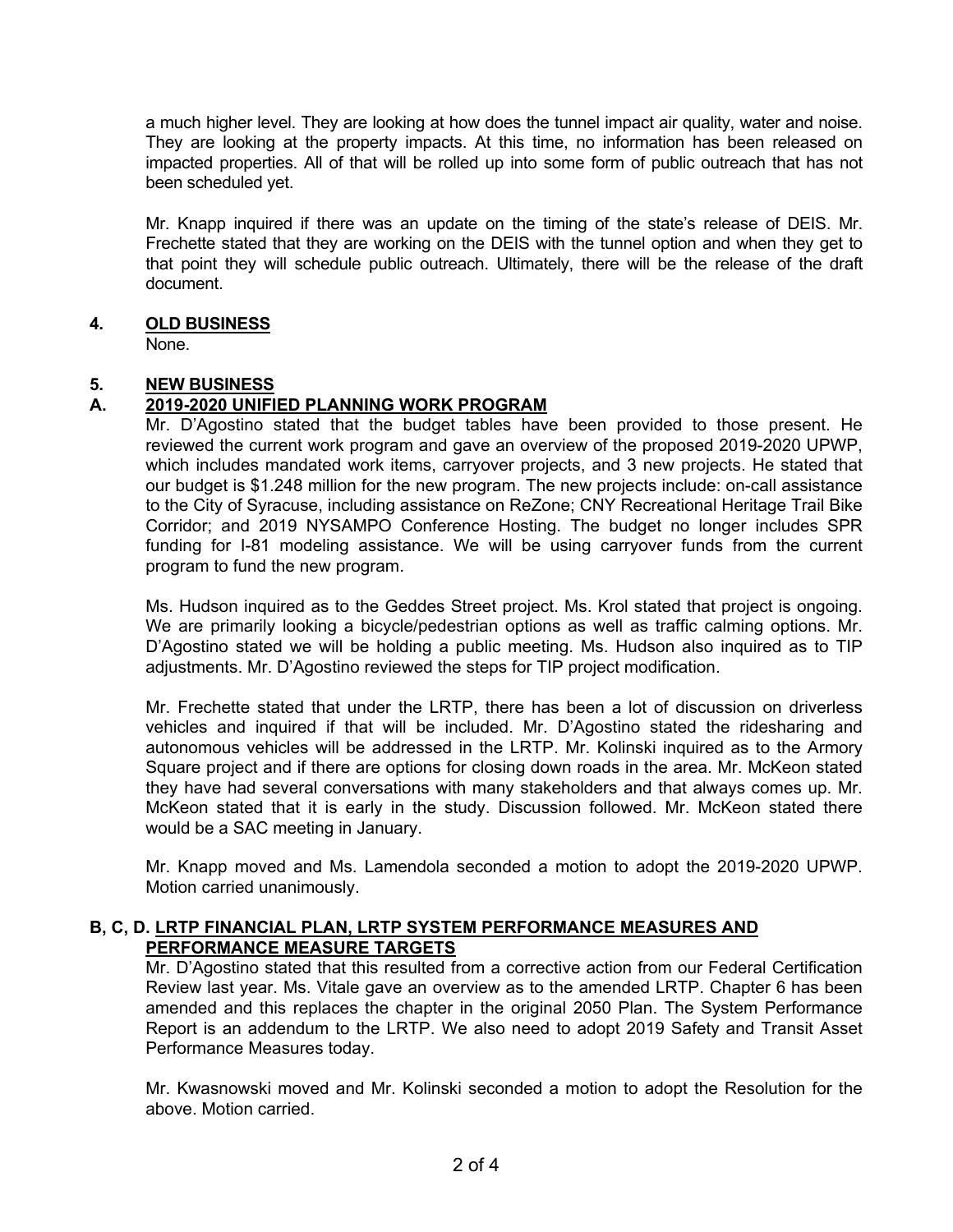# **E. UPDATED TIP NARRATIVE**

Mr. D'Agostino stated that this is a Congressional requirement. The narrative indicates that our Capital Projects are getting us to our goals. This allows us to have TIP funding in our area.

Mr. Coley moved and Mr. Knapp seconded a motion to approve the Resolution. Motion carried.

# **F. TIP AMENDMENT**

Mr. D'Agostino stated that the City of Syracuse is in need of an Amendment to add a project to the 2017-2021 TIP.

PIN 375649 (City of Syracuse Intersection Pedestrian Improvements). Total cost \$1,630,000. Sponsor City of Syracuse. Project sponsor requests addition of project to program to address pedestrian safety concerns at numerous uncontrolled crosswalks and signalized intersections around the City. Project awarded funding via statewide Pedestrian Safety Action Plan solicitation.

Mr. Burke moved and Mr. Knapp seconded a motion to approve the addition of the project to the TIP. Motion carried.

### **G. ENVIRONMENTAL JUSTICE – DRAFT FINAL REPORT**

Mr. D'Agostino stated that this is a federally recurring work item that is updated as needed. Mr. Kosakowski highlighted the process undertaken by staff to complete the report.

 Mr. Knapp moved and Mr. Kolinski seconded a motion to acknowledge the completion of the report. Motion carried.

### **H. VILLAGE OF SKANEATELES SIDEWALK ASSESSMENT – DRAFT MEMORANDUM**

Mr. D'Agostino stated that this technical analysis was completed at the request of the Village of Skaneateles. Mr. Busa gave an overview of the project.

Mr. Smith inquired if Right-of-Way was considered at all. Mr. Busa stated that it was taken into consideration.

No action is required of this Committee.

### **I. FLORENCE AVENUE BICYCLE/PEDESTRIAN ACCESS STUDY – DRAFT MEMORANDUM**

Mr. D'Agostino stated that this study was completed at the request of the City of Syracuse. Ms. Krol gave an overview of the project.

Ms. Hudson inquired if it was up to the City to have the community outreach for the paths/bikeways. Mr. D'Agostino stated that the City opted to have us do a smaller study and the outreach would be up to the City.

No action is required of this Committee.

# **J. CITY OF SYRACUSE SNOW CLEARING ASSISTANCE – DRAFT MEMORANDUM**

Mr. D'Agostino stated that staff provided assistance to the City of Syracuse relative to sidewalk snow removal. Mr. McKeon gave an overview of the project.